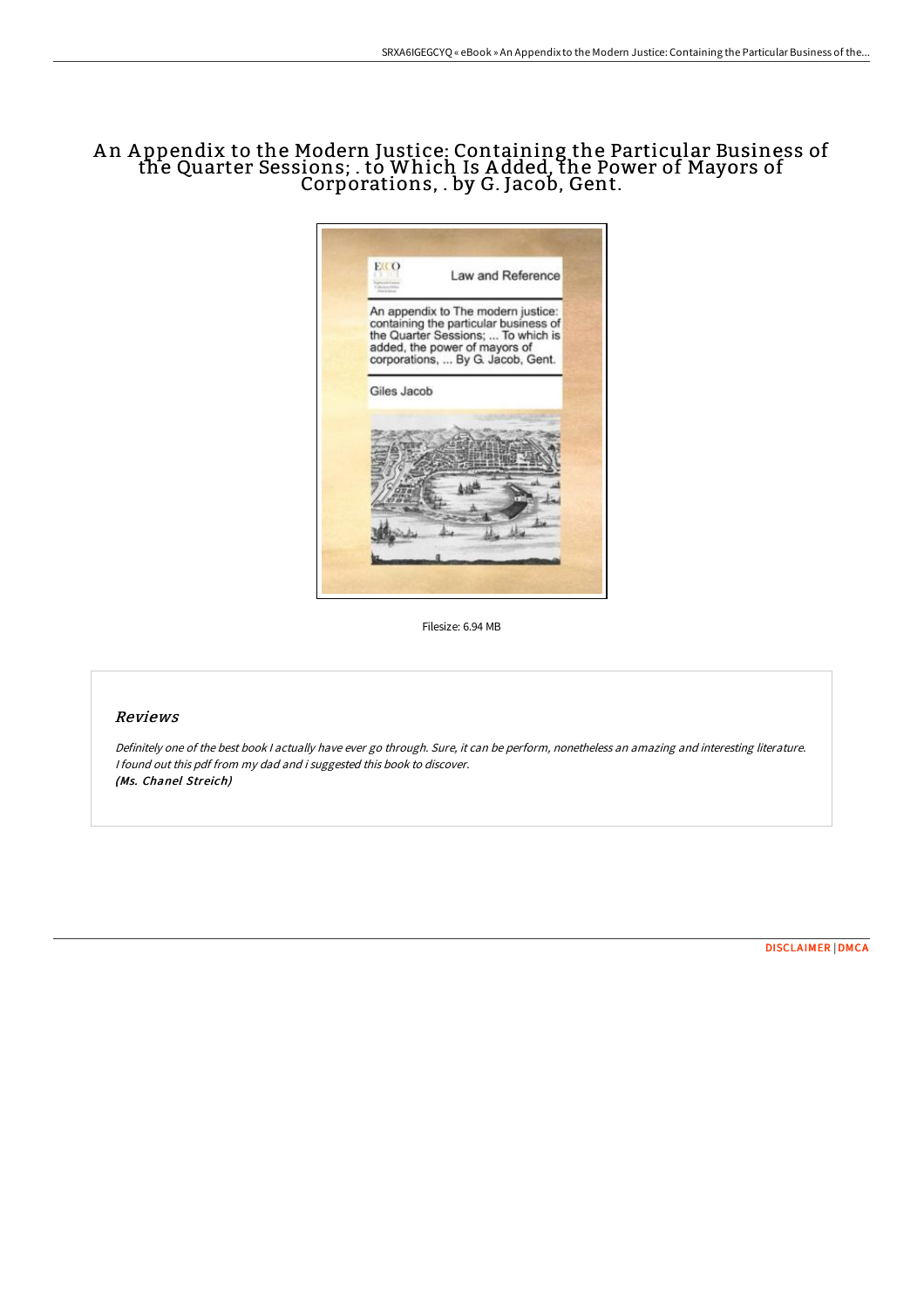## AN APPENDIX TO THE MODERN JUSTICE: CONTAINING THE PARTICULAR BUSINESS OF THE QUARTER SESSIONS; . TO WHICH IS ADDED, THE POWER OF MAYORS OF CORPORATIONS, . BY G. JACOB, GENT.



Gale Ecco, Print Editions, United States, 2010. Paperback. Book Condition: New. 189 x 246 mm. Language: English . Brand New Book \*\*\*\*\* Print on Demand \*\*\*\*\*.The 18th century was a wealth of knowledge, exploration and rapidly growing technology and expanding record-keeping made possible by advances in the printing press. In its determination to preserve the century of revolution, Gale initiated a revolution of its own: digitization of epic proportions to preserve these invaluable works in the largest archive of its kind. Now for the first time these high-quality digital copies of original 18th century manuscripts are available in print, making them highly accessible to libraries, undergraduate students, and independent scholars.This collection reveals the history of English common law and Empire law in a vastly changing world of British expansion. Dominating the legal field is the Commentaries of the Law of England by Sir William Blackstone, which first appeared in 1765. Reference works such as almanacs and catalogues continue to educate us by revealing the day-to-day workings of society.++++The below data was compiled from various identification fields in the bibliographic record of this title. This data is provided as an additional tool in helping to insure edition identification: ++++Harvard University Law LibraryN005691With nine final advertisement pages.[London]: In the Savoy: printed by Eliz. Nutt, and R. Gosling, (assigns of Edw. Sayer Esq;) for Bernard Lintot, 1718. [2],69, [9]p.; 8.

D. Read An Appendix to the Modern Justice: Containing the Particular Business of the Quarter Sessions; . to Which Is Added, the Power of Mayors of [Corporations,](http://techno-pub.tech/an-appendix-to-the-modern-justice-containing-the.html) . by G. Jacob, Gent. Online

Download PDF An Appendix to the Modern Justice: Containing the Particular Business of the Quarter Sessions; . to Which Is Added, the Power of Mayors of [Corporations,](http://techno-pub.tech/an-appendix-to-the-modern-justice-containing-the.html) . by G. Jacob, Gent.